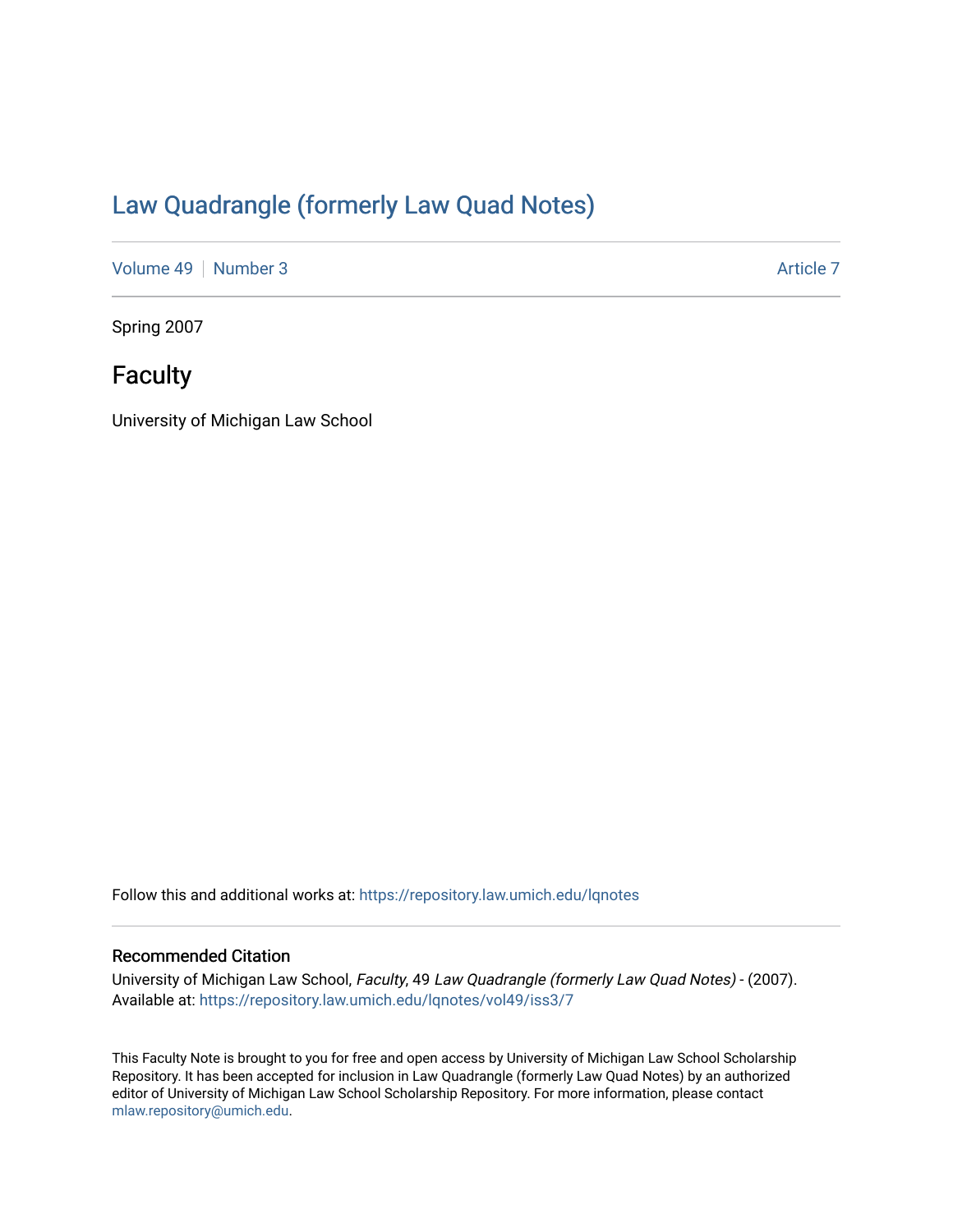# **FACULTY**

#### IN DETAIL

- **70** Law faculty adopts new admissions policy
- **71** Reimann, co-editor, assay the 'state of the art' of comparative law
- **72** Santacroce co-authors handbook for local government officials
- **72** Hathaway's Rights of Refugees wins ASIL's Certificate of Merit
- **73** West's research leads to casebook and comparative 'scandalogy'
- **74** Activities
- **76** In Memoriam

*To conform with changes required by passage last fall of a voter-enacted state constitutional amendment ("Proposal 2") that forbids higher education institutions from using race as a factor in admissions decisions, the University of Michigan Law School faculty adopted the following admissions policy on March 23, 2007:*

### Law School faculty adopts new admissions policy

**The** University of Michigan Law School's admissions process is designed to assemble an exceptional community of talented and interesting students who will flourish in and out of the classroom and go on to accomplished careers. Two crucial points follow from this goal. One: our assessment is forward-looking, not backward-looking. Two: our evaluation criteria are holistic, in two senses. First, each application features a wide range of relevant considerations that can't be reduced to any mechanical formula. Second, we are always thinking about the mix of people we are assembling, not merely making a series of discrete decisions on individual applicants. Here we expand on each point.

**One:** We are not rewarding past performance, but assessing the likelihood of outstanding engagement with the School and with whatever career follows. Past performance is of course the basis of our assessment and we look for a record of impressive accomplishments. But strictly speaking no one deserves or is entitled to admission on the basis of that performance, however impressive. Quantitative measures of academic performance—LSAT and GPA—neither preclude nor guarantee admission. We look for highly intelligent people who welcome challenging experiences, who have demonstrated leadership and community service, who have shown determination and discipline, who are eager to outdo themselves, and who are creative and resilient in dealing with adversity. We pay attention to evidence of academic progress. So, too, we pay attention to considerations—working many hours, coming from an educationally deprived background, having primary care responsibilities for family members, and so on—that may provide a context for the formal record of academic achievement.

**Two:** The Law School is warmly cooperative and intellectually invigorating. We seek students who relish both working together and engaging in constructive and challenging debate. Our graduates go on to succeed in every imaginable domain of the law and beyond: public interest law, private firms, government service, the bench, solo practice, academia, corporate counsel and leadership, business, politics, and more. We seek students who will continue this tradition of excellence in varied careers. Our commitments to collegiality, to bracing debate, and to enabling our students to pursue a wide range of options explain why the School has long been committed to diversity along many dimensions. In assembling an entering class, then, we look for individuals with intriguingly different backgrounds, experiences, goals, and perspectives. Academic majors, work experience, extracurricular activities, distinctive moral and political outlooks, socioeconomic background, time living or working abroad, and more inform our admissions decisions. We urge applicants to supply whatever information they think will most fully present their qualifications and attributes.

The dean of admissions regularly consults with the Law School's dean and the faculty admissions committee on questions arising in implementing this policy.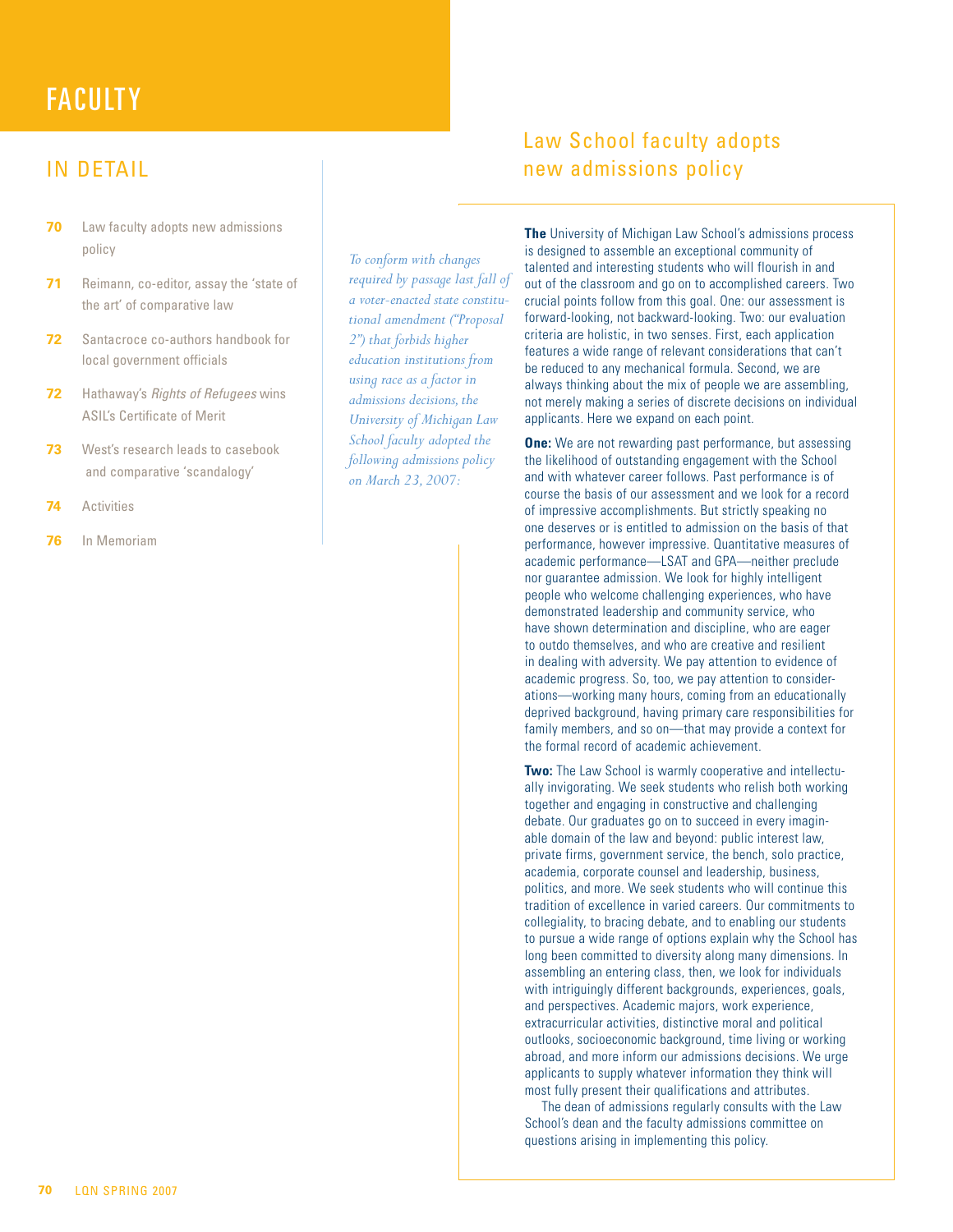#### Reimann, co-editor, assay the 'state of the art' of comparative law

Mathias W. Reimann, LL.M. '83, and co-editor Reinhard Zimmermann have brought more than 40 scholars from around the world into the 1,430 pages of their new *Oxford Handbook of Comparative*  Law to depict the "state of the art" of the field of comparative law in the 21st century.

Divided into three major parts, the *Handbook* (Oxford University Press, 2006) assesses the development of modern comparative law, examines comparative law as an intellectual enterprise, and, finally, focuses on individual branches where comparative studies have borne fruit.

Over the past decade or two, the discipline of comparative law "has faced new tasks and challenges, arising mainly from the Europeanization of law, and more broadly, the globalizing trends in contemporary life," write Reimann, Michigan Law's Hessel E. Yntema Professor of Law, and Zimmermann, director of the Max Planck Institute for Comparative and International Private Law in Hamburg, Germany, and professor of private law, Roman law, and comparative legal history at the University of Regensburg.

The field of comparative law has come in for close scrutiny, especially in Europe and the United States, Reimann and Zimmermann write. "It has lost its methodological innocence as scholars began to ask hard questions about traditional approaches, such as the functional method. It has engaged in interdisciplinary discourse with history, sociology, economics, anthropology, and other fields.

"As a result, comparative law has become a vibrant and intellectually stimulating field of study and research and it has advanced our knowledge in a variety of areas and contexts.

"At the same time, it has often been noted that there is no comprehensive account of the 'state of the art' of the discipline. This book undertakes to provide such an account."



*Mathias W. Reimann, LL.M. '83*

After the introductory "Comparative Law before the Code Napoléon," by Charles Donahue, the Paul A. Freund Professor of Law at Harvard, the *Handbook* sets to its task with a will: **• Part I – The Development of Comparative Law in the World**, with its eight chapters detailing the development of comparative law in France, Germany, Switzerland, and Austria, Italy, Great Britain, the United States, central and eastern Europe, east Asia, and Latin America.

**• Part II – Approaches to Comparative Law**, 18 chapters devoted to subjects like "Comparative Law and Comparative Knowledge," "Comparative Law as the Study



of Transplants and Receptions," "Comparative Law and the Islamic (Middle Eastern) Legal Culture," "Comparative Law and African Customary Law," and "Comparative Law and Socio-legal Studies"; and

**• Part III – Subject Areas**, with 16 chapters focusing on topics like "Unjustified Enrichment in Comparative Perspective," and comparative law in contracts, sales, torts, property, succession, family, labor, antitrust, civil procedure, and other fields. Reimann's own chapter in this section is "Comparative Law and Private International Law."

"We hope that the book will give a vivid impression of a legal discipline which is both intellectually exciting and perhaps more practically relevant than ever before," say Reimann and Zimmermann. "At the same time, it is hoped that this volume will bring home to its readers how much interesting work remains to be done."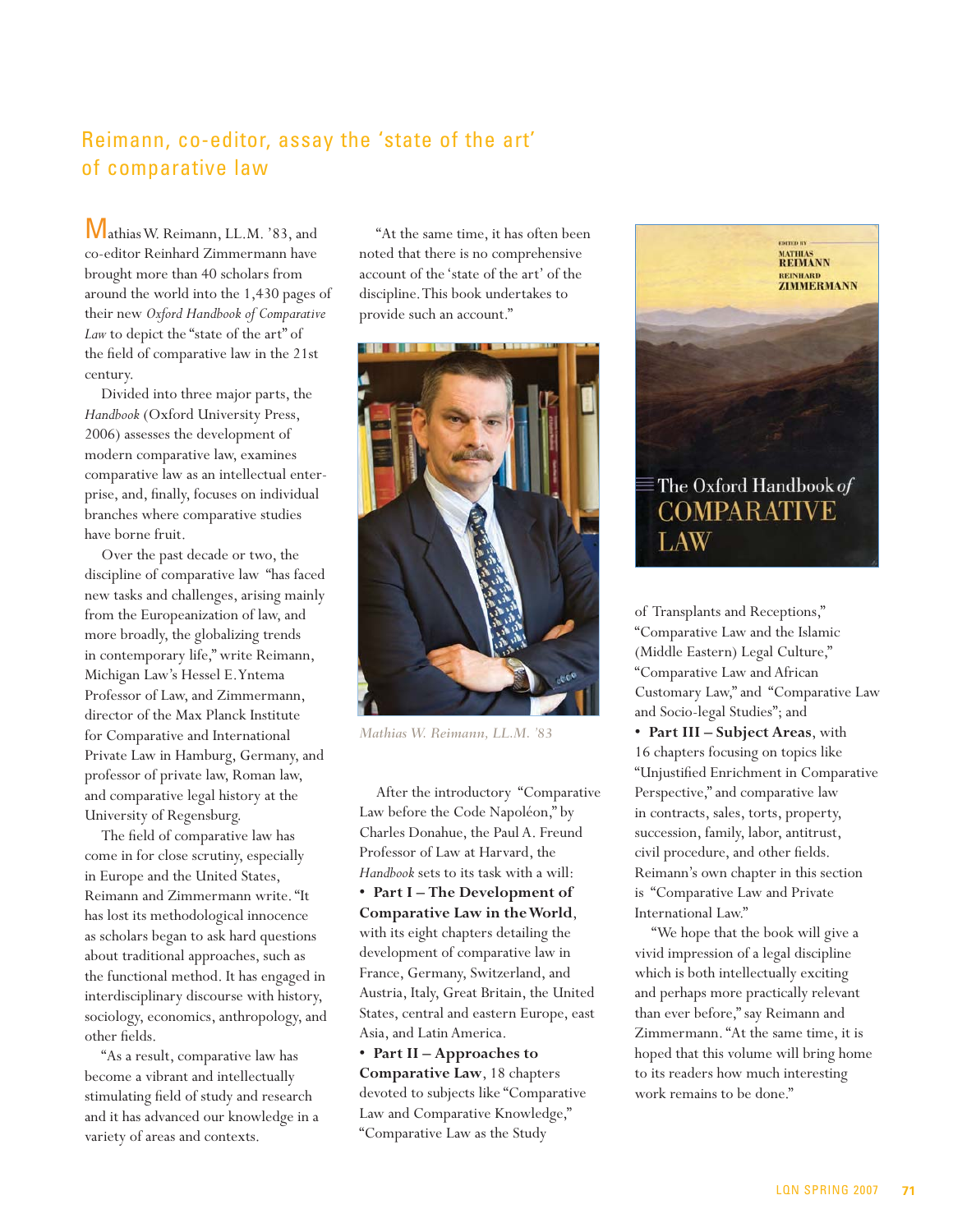### Santacroce co-authors handbook for local government officials

Clinical Assistant Professor David Santacroce has co-authored a new handbook to help officials of local governments write contracts that improve the odds that companies receiving economic development incentives keep their promises to create jobs and other community benefits—or pay taxpayers back.

The handbook, *The Ideal Deal: How Local Governments Can Get More for Their Economic Development Dollar*, has been released by Good Jobs First, a Washington, D.C.-based nonprofit organization that promotes good state and local economic development practices, and the Center for Urban Economic Development at the University of Illinois at Chicago. Santacroce's co-author is Rachel Weber, an associate professor in the Urban Planning and Policy Program at the University of Illinois-Chicago.

Weber has done extensive surveying of localities and written about best incentive-deal practices;



Santacroce has litigated and written about legal remedies for failed incentive deals. Their handbook provides step-by-step guidance through the elements of contracts that treat a public incentive package as a quid pro quo for public benefits.

"No one likes to spend too much on a deal, and no one

wants to sue if a deal doesn't pan out," Santacroce explained. "Deliberate procedures and thorough contracts minimize the odds that problems will develop."

The handbook is available in PDF form via the Good Jobs First Web site: www.goodjobsfirst.org.

### Hathaway's Rights of Refugees wins ASIL's Certificate of Merit

James C. Hathaway's pioneering look at the rights and plight of refugees, *The Rights of Refugees under International Law* (Cambridge University Press, 2005), has been awarded the Certificate of Merit from the American Society of International Law. The award, first given in 1952, recognizes "the most distinguished work in the field of international law in the current year or in the immediately preceding year."

Hathaway, the James E. and Sarah A. Degan Professor of Law, is director



*James C. Hathaway*<br>*James C. Hathaway* 

and Asylum Law Program. Other Michigan Law scholars who have won the award include Harold Jacobson (2004), Christine Chinkin (2001), Steven Ratner (1998), Bruno Simma (1996) and Alex Aleinikoff (1986).

Combining legal and theoretical scholarship with real-world case histories, *The Rights of Refugees* provides the first comprehensive analysis of refugees' human rights under the UN's Refugee Convention. Ten years in the writing, the book appears as many governments around the world are wrestling with the traditional idea of assimilating refugees into their countries' populations, granting refugees freedom of movement, social welfare benefits or other similar rights, or, indeed, whether to take in refugees at all.

Coupling such questions with the norms of basic international human rights, Hathaway uses the result to examine some of the world's most challenging refugee protection questions.

An excerpt from *The Rights of Refugees* appeared in the Fall/Winter 2007 issue of *Law Quadrangle Notes* as "Refugees' human rights and the challenge of political will," pages 71-72).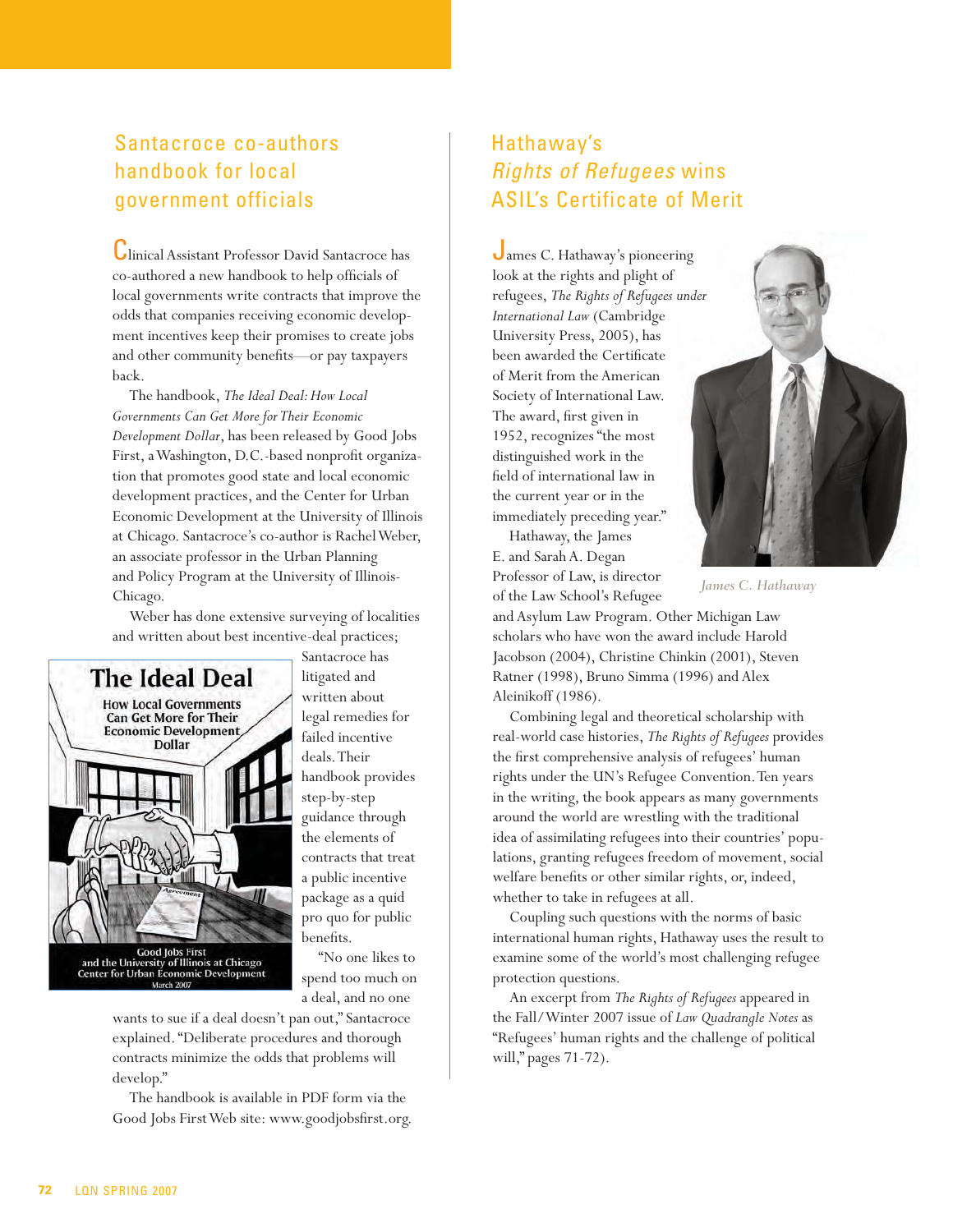#### West's research leads to casebook and comparative 'scandalogy'



Spectacle

Mark D. West

Wark D. West's two most recent books look at two sides of the Japanese legal system. His new casebook, *The Japanese Legal System: Cases, Codes, and Commentary*, co-authored with Curtis Milhaupt and Mark Ramseyer, provides a broad overview and includes several new translations of cases. "Previous textbooks on Japanese law tended to focus mostly on theory, without a lot of attention to the law," says West. "That approach made it seem like the law didn't matter very much in Japan, which couldn't be further from the truth. In this book, we wanted to concentrate more on the cases so that students could get a better understanding of how Japanese judges present facts, apply law, and reason."

West's other book, *Secrets, Sex, and Spectacle: The Rules of Scandal in Japan and the United States*, takes a comparative look at scandal and its connection to the law. "People often ask me to recommend books that discuss how law functions in Japan," West explained. "They don't want to know specific provisions of tort law; they want something they can actually read. I tried to write the book for those readers. I focused on fun, scandalous stories, and tried to create a feel for how things work in Japan."

West, the Nippon Life Professor of Law, faculty director of Michigan Law's Center for International and Comparative Law, and director of the University of Michigan's Center for Japanese Studies, has presented this kind of double-barreled scholarship before: in *Economic Organizations and Corporate Governance in Japan: The Impact of Formal and Informal Rules* (2004), he focused



*Mark D. West*

on formal legal structures, and in *Law in Everyday Japan: Sex, Sumo, Suicide, and Statues* (2005), he looked at how those structures affect people.

The latter idea motivates *Secrets, Sex, and Spectacle: The Rules of Scandal in Japan and the United States*. His publisher issues this tease: "A leader of a global superpower is betrayed by his mistress, who makes public the sordid details of their secret affair. His wife stands by as he denies the charges. Debates over definitions of moral leadership ensue. Sound familiar? If you guess Clinton and Lewinsky, try again. This incident involved former Japanese Prime Minister Sosuke Uno and a geisha. . . .

"When Japanese and American scandal stories differ, those rules—rules that define what's public and what's private, rules that protect injuries to dignity and honor, and rules about sex, to name a few—often help explain the differences. In the case of Clinton and Uno, the rules help explain why the media didn't cover Uno's affair, why Uno's wife apologized on her husband's behalf, and why Uno—and not Clinton—resigned."

West hopes that the comparative aspect of his work can bring insights beyond Japan.

An excerpt from *Secrets, Sex and Spectacle* begins on page 89.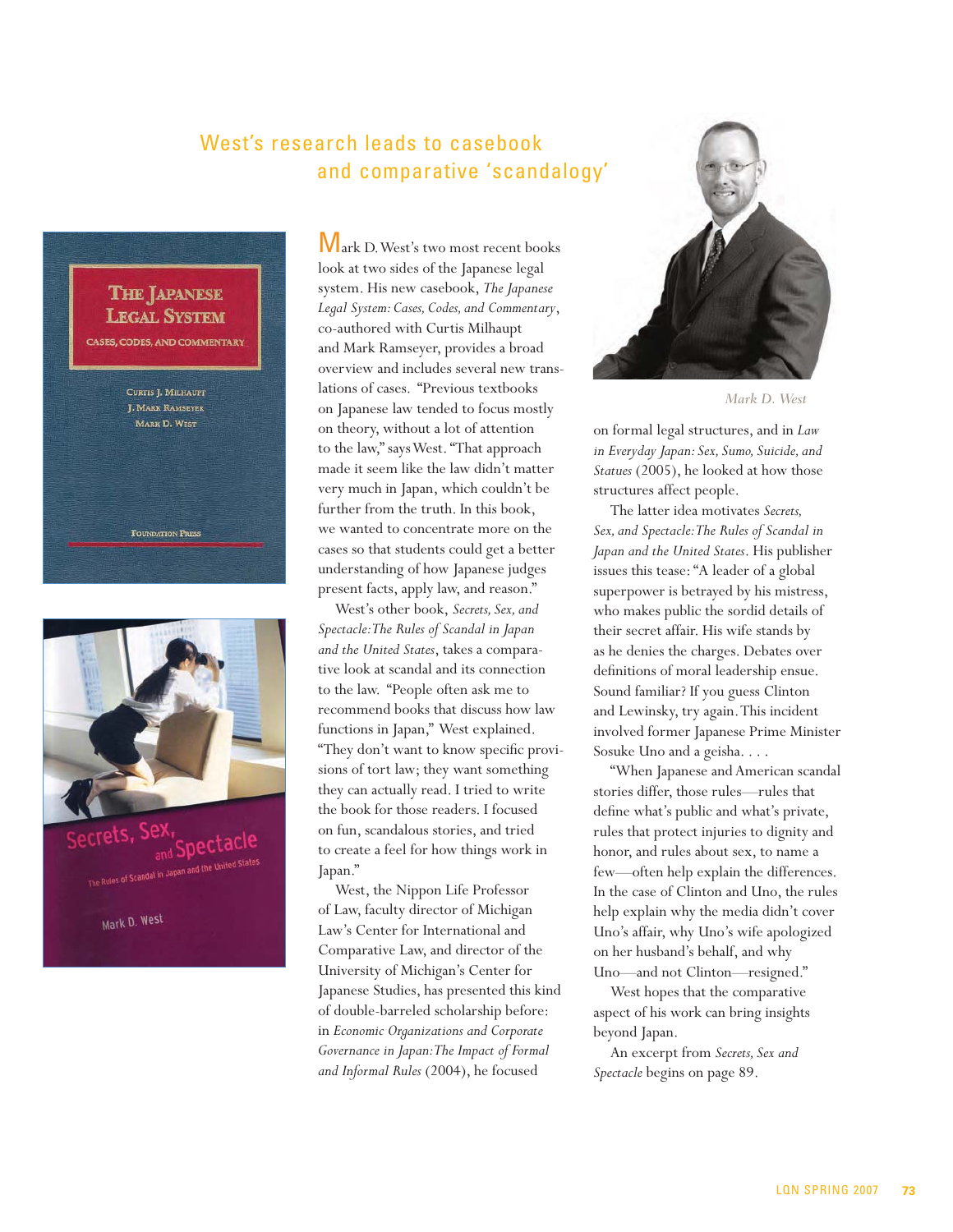#### ACTIVITIES Activities

Irwin I. Cohn Professor of Law **Reuven Avi-Yonah** delivered the keynote address, "The Commerce Clause and Federalism: A Comparative Perspective," at Georgetown University's state and local tax institute in May; presented the paper "Corporate Social Responsibility" in April at a conference on critical tax at UCLA; made four presentations in March on U.S. international tax at Sao Paulo, Belo Horizonte, and Curitiba, Brazil; and in February presented his paper "Formulary" at the Hamilton Project Author's Conference in Washington, D.C., and at the University of Pennsylvania Law School. At the ABA tax meeting in Florida in January, he chaired the VAT panel and made presentations at the panels on teaching tax law and international tax law. Late last year, he chaired the panel on international law at a conference in Haifa honoring Israeli Supreme Court Chief Justice Aharon Barak, taught U.S. International Tax at Hebrew University in Jerusalem, presented the paper "Corporate Social Responsibility" at a conference on tax and corporate governance at the Max Planck Institute in Munich; spoke on "A Proposal to Adopt Formulary Apportionment for Corporate Income Tax" at the Hamilton Project Retreat in New York; presented his paper "Corporate Social Responsibility and Strategic Tax Behavior" at Georgetown University Law School; and taught a comparative Controlled Foreign Corporations course at Vienna Economic University.

Professor **Michael S. Barr** served as an advisor on a European Commission project on "Financial Services Provision and Prevention of Financial Exclusion," and received a Ford Foundation grant to organize a conference (together with Dean Rebecca M. Blank of U-M's Gerald R. Ford School of Public Policy) on "Access, Assets & Poverty," to be held in Washington, D.C., in October 2007. Barr's paper, "Tax Preparation

Services for Low- and Moderate-Income Households: Evidence from a New Survey*,"* was presented at the annual meeting of the American Law & Economics Association, Harvard Law School, May 2007. During the winter, Barr helped to launch the inaugural issue of the *Harvard Law and Policy Review* with his invited essay, "An Inclusive, Progressive National Savings & Financial Services Policy."

**Omri Ben-Shahar**, the Kirkland & Ellis Professor of Law and Economics, was a visiting professor at the University of Chicago Law School late last year and early this year. He also has been elected chair of the Association of American Law School's section on contracts; is editor of *Boilerplate: Foundations of Market Contracts*, being published this year by Cambridge University Press, and is serving as area organizer for the panel on torts for this year's annual meeting of the American Law and Economics Association at Harvard. He also lectured recently on "How to Repair Unconscionable Contracts" at Kirkland & Ellis in Chicago as well as law schools at the University of Chicago and Duke University.

Professor **Sherman Clark**, who also is an adjunct professor of kinesiology at the U-M, in March discussed the question of what, if any, special obligations athletes have because of their status as public role models in a forum sponsored by Students for Ethics, part of U-M President Mary Sue Coleman's Ethics in Public Life Initiative.

**James C. Hathaway**, the James E. and Sarah A. Degan Professor of Law and director of Michigan Law's Refugee and Asylum Law Program, delivered the 25th annual Allan Hope Southey Memorial Lecture at the University of Melbourne Law School on the subject "Why Refugee Law Still Matters." While at Melbourne, he also co-taught a graduate seminar on international refugee law with Melbourne faculty member Michelle Foster, S.J.D. '06, and gave the opening plenary address to

the Conference on International Law and the Offshore Processing of Refugees. While in Australia, he also led a one-day seminar on refugee research at Australian National University in Canberra and was hosted by High Court of Australia judges in the capital; spoke on "Refugee Solutions, or Solutions to Refugeehood?" and co-led a workshop on human trafficking at Sydney Law School; provided advanced training to members of Australia's Refugee Review Tribunal; and met with judges of the Federal Court of Australia in Melbourne and Sydney.

Associate Professor of Law **Nicholas Howson** gave a wide-ranging lecture at Northwestern's Kellogg School of Management entitled "Foreign Capital in China 1979-2006—From FDI to Equity Participation in Corporatized Chinese Enterprises" in February. In March, his article on the post-WTO foreign participation in China's capital markets and financial services—"China and WTO Liberalization of the Securities Industry: *Le Choc des mondes or l'Empire immobile?*"—was published in *Asia Policy.* The financial services industry in China—and specifically the investment banking and fund management sectors—was also the subject of a presentation he gave at the Johns Hopkins University-SAIS conference "China's Financial Sector Reforms and Governance" in Washington, D.C., in mid-April. In late April, he gave a paper at Mark Ramseyer's Asian Law Workshop at Harvard Law School on the recognition and implementation of corporate fiduciary duties by China's basic level courts prior to 2005, and formal articulation of the concept in China's new corporate statute.

Professor of Law **Ellen Katz** presented her paper "Reviving the Right to Vote" at the Workshop on Advanced Topics in Election Law at Yale Law School in April and in March presented "Judicial Review and the Voting Rights Act" at the Participatory Democracy Workshop Series at the USC-Caltech Center for the Study of Law and Politics and the University of Southern California Law School in Los Angeles.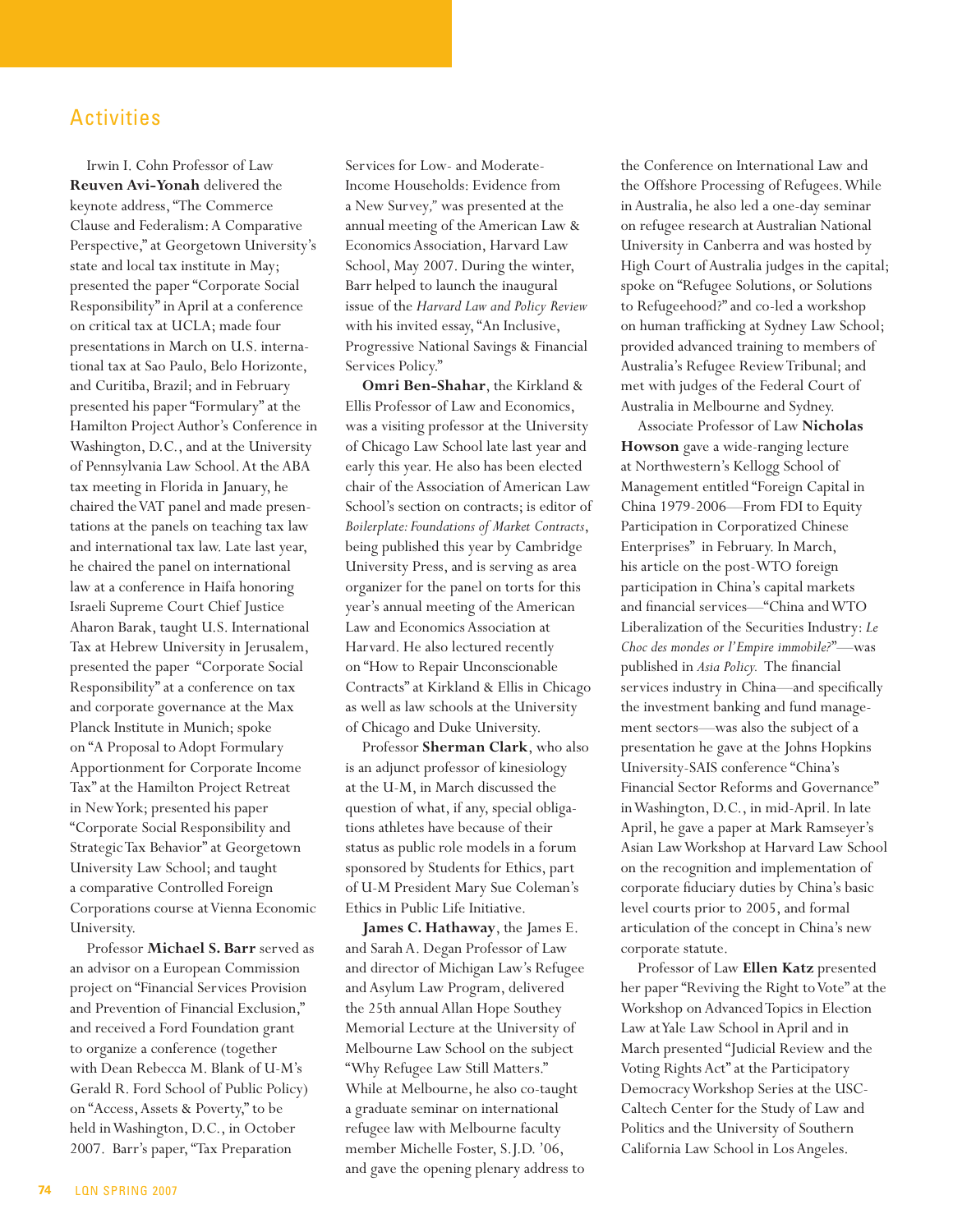Professor Emeritus **Yale Kamisar** and co-authors Jesse Choper, Richard Fallon Jr., and Steve Shiffrin have published the 10th edition of their 1,500-page constitutional law casebook. During the summer this year they are to publish a shorter paperback constitutional law casebook, *Leading Cases in Constitutional Law***.** On March 13, Kamisar spoke on Clarence Darrow as "a role model for 21st century lawyers" as a panelist for Santa Clara University School of Law's commemoration of the 60th anniversary of Darrow's death.

**Richard O. Lempert, '68**, the Eric Stein Distinguished University Professor of Law and Sociology, continues to serve as secretary of the political science, sociology, and economics section of the American Association for the Advancement of Science. Last summer, he participated in the first month-long SHARP summer workshop sponsored by the Office of the Director of National Intelligence, which brought together scholars and people from the intelligence community to examine how to improve intelligence assessments. Last summer, he was guest blogger on the Empirical Legal Studies Website to discuss issues relating to empirical work, and he also testified before the U.S. Commission on Civil Rights regarding affirmative action.

Associate Dean for Clinical Affairs **Bridget M. McCormack** delivered the Windsor Yearbook Access to Justice annual distinguished lecture at the University of Windsor (Ontario) Law School in February. In March, she argued a habeas corpus claim in a murder case before the Sixth Circuit Court of Appeals in Cincinnati and a second murder case before the same court in April.

Clinical Assistant Professor of Law **Mark K. Osbeck** in March successfully presented oral argument to the Colorado Court of Appeals as part of his representation of a company that wishes to develop a private ski development on 6,000 acres near Vail. The issue centered on ownership of the parcel, and involved the applicability of the Full Faith and Credit clause of the Constitution where the judgments of sister states conflict. The court ruled only 10 days after oral argument—in favor of Osbeck's client.

Assistant Professor of Law **John A.E. Pottow** delivered his paper "The Myth (and Realities) of Forum Shopping in Transnational Insolvency" at the symposium Bankruptcy in the Global Village: The Second Decade at Brooklyn Law School last fall. The symposium updated and commemorated the influential conference that brought discussion of cross-border insolvency into academic circles; it also served as a reunion for many of the participants in the original symposium a decade ago.

In early May, Assistant Professor of Law **J. J. Prescott** presented his paper "Empirical Research on the Post-Booker Federal Sentencing System" at the 16th annual Federal Sentencing Guidelines National Seminar in Salt Lake City and also presented his paper "The Effects of Sex Offender Notification Laws" at the meeting of the American Law and Economics Association at Harvard Law School. Last fall, he presented his paper "Empirical Evidence of Prosecutorial Charging Manipulation" at the Conference on Empirical Legal Studies at the University of Texas Law School and at the Junior Empirical Legal Scholars Conference at Cornell University Law School.

In March, Hessel E. Yntema Professor of Law **Mathias W. Reimann, LL.M., '83**, was a panelist to discuss "The Future of International Litigation" at the annual meeting of the American Society of International Law in Washington, D.C.; in February, he co-organized the second Comparative Law Work in Progress Workshop, which was held at the University of Illinois College of Law this year after the inaugural program at the University of Michigan Law School last year. He also: spoke on "Rules, Regulations, and Individual Liberty: The United States as the Land of the Free?" at the conference on Legal Cultures and the Atlantic Divide at the Bucerius Law School in Hamburg, Germany, in February; spoke on "The Heritage of the Émigré Jurists for American Legal Education" in January at the Globalization and the U.S. Law School conference at Suffolk University Law School in Boston; and spoke at a workshop on Internationalizing the Curriculum organized by Georgetown Law Center and McGeorge School of Law in January.

Clinical Assistant Professor of Law **Vivek S. Sankaran, '01**, this spring spoke on "GALs [Guardian ad Litems]: Straws that Stir the Drink" at the Child Welfare League of America National Conference in Washington, D.C., and on "Current Issues in Neglect Law" for Washtenaw County Juvenile Court Training.

Clinical Assistant Professor of Law **David A. Santacroce** has become chair of the Association of American Law Schools' Section on Clinical Legal Education.

Affiliated Overseas Faculty member **Bruno Simma**, a judge on the International Court of Justice at The Hague, has been awarded an honorary doctorate from the University of Macerata in Italy. In addition, he has acted as president of the arbitral tribunal established within the Lausanne, Switzerlandbased Court of Arbitration for Sports in a series of cases which the Gibraltar Football Association has brought against the Union of European Football Associations (UEFA). He also has presented a number of guest lectures at a variety of locations.

**James Boyd White**, the L. Hart Wright Collegiate Professor of Law, spent 17 days earlier this year at Charles University in Prague on a Fulbright grant teaching American Contract Law to 72 "eager Czech students" who, he says, "quickly adapted to conventional American Socratic teaching."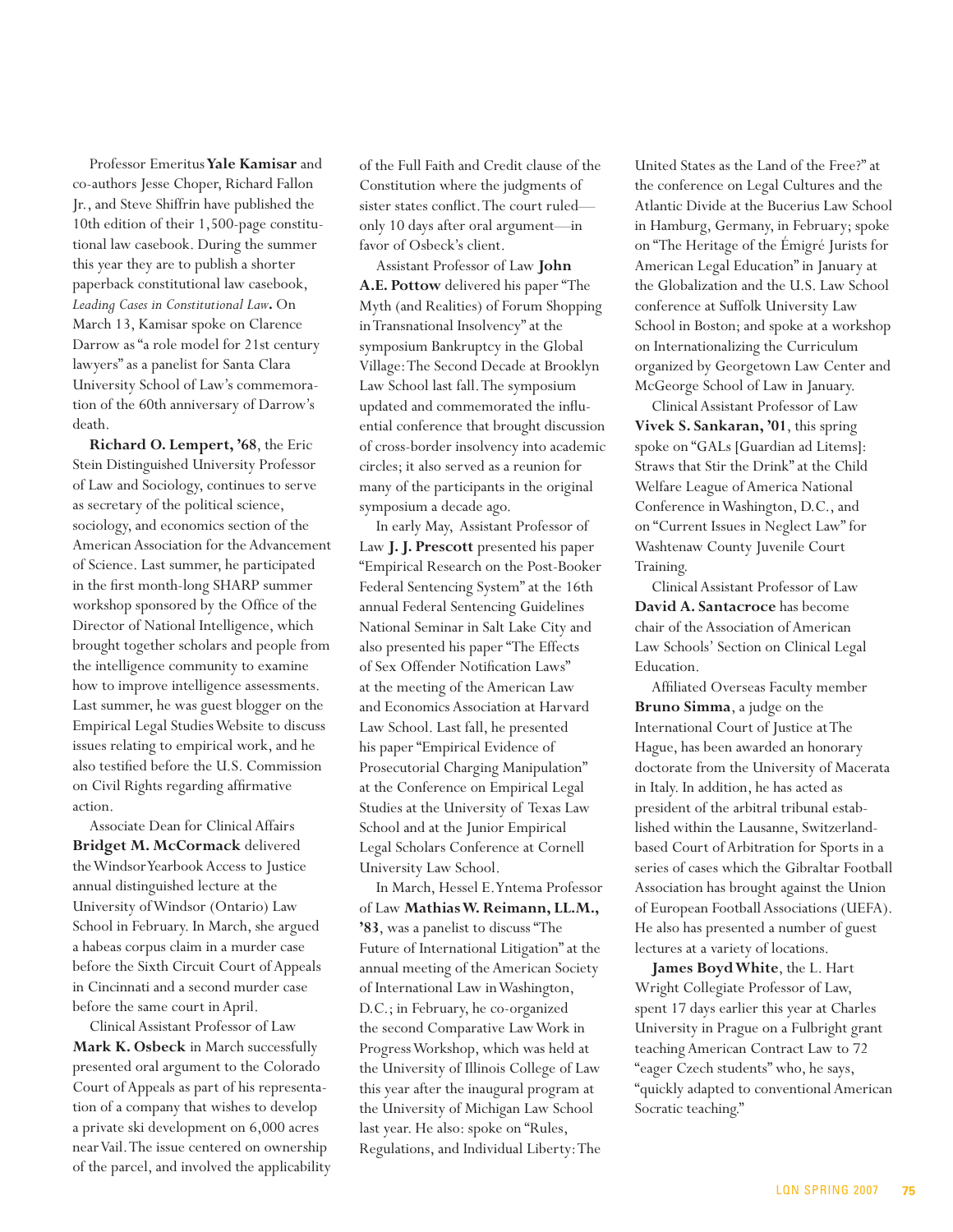# **In Memoriam**

#### Francis A. Allen

Pioneer criminal procedure scholar Francis A. Allen, dean of the Law School from 1966-71 and an active faculty member until taking emeritus status in 1986, died April 6 in Gainesville, Florida. Born in 1919 in Kansas City, Kansas, Allen graduated from Cornell College, Mount Vernon, Iowa, and Northwestern University Law School, and taught at Northwestern, Harvard, and the University of Chicago before coming to Michigan as dean. After retiring from Michigan Law he joined the University of Florida law faculty, taking emeritus status there in 1994.

Allen clerked for U.S. Supreme Court Chief Justice Fred Vinson; served as president of the Association of American Law Schools; was scholar in residence at the Rockefeller Foundation in Bellagio, Italy; twice was in residence at the Salzburg Seminar of American Studies; was a visiting expert at UNAFEI, the Japan-based UN agency that deals with problems of criminal corrections; and was a Guggenheim Fellow in 1971 and 1973. He was elected to the American Academy of Arts and Sciences in 1975.

Allen was known for his scholarship, eloquent speaking and writing, and open-mindedness as well as his humaneness and collegiality. "He is widely regarded as the nation's leading spokesman for a humanistic conception of legal education," the University of Michigan Board of Regents said in the resolution it passed in 1986 when Allen took emeritus status.

Professor Emeritus Yale Kamisar, himself a pioneer in criminal procedure scholarship, said Allen "did more than anyone in legal scholarship in modern criminal procedure. Wherever I went, he'd been there first. . . . Everybody who wrote about criminal procedure in the

early 1960s and thereafter used Frank a great deal. He was there from the very beginning."

Allen was a prolific author of journal articles and books, added Kamisar, but "what many regard as Allen's very best writing is . . . the 'Allen Report' (as it has come to be called), the 1963 report of the Attorney General's Committee on Poverty and the Administration of Federal Criminal Justice, a committee selected by Attorney General Robert Kennedy and chaired by Allen. No work has more forcefully or more eloquently articulated the need to eliminate, or at least minimize, the influence of poverty in the administration of criminal justice than the Allen Report. . . . [I]t significantly affected our way of thinking about the obligations of 'equal justice' and the problems faced by criminal defendants of limited means."

The report led to passage of the Criminal Justice Act of 1964 and the Bail Reform Act of 1966. Allen also helped write the American Law Institute's Model Penal Code and was instrumental in forging the Illinois Criminal Code of 1961, whose provisions included decriminalizing sexual acts between consenting adults of the same sex.

Former colleagues and students spoke glowingly of Allen as colleague, friend, and teacher. "Frank was undoubtedly one of the foremost scholars of his generation, but he was much more—a wonderful colleague and a wise and generous mentor to many, including myself," said Professor Emeritus Jerold Israel, who also joined the Florida faculty after retiring from Michigan Law.

Michigan Law Professor Douglas Kahn recalled a colleague's comment that Allen "was the only person he knew who spoke in paragraphs." Said Kahn: "Frank never said or wrote anything



foolish or awkward. Every sentence was carefully created, and every thought was the product of a keen mind having given consideration to the issues. He was truly a wise man and a gentleman in the best meaning of that term."

"Frank had a rare combination of intellectual rigor, profound humaneness, and stylistic elegance that made his deanship a golden age for the Michigan Law School," said Professor Emeritus Theodore J. St. Antoine, '54, who also served as Michigan Law's dean. "Under him our instruction became richer and broader through expanded interdisciplinary offerings and more practical through new clinical programs. And he presided over a major outreach to minorities and women."

"Frank was a nonpareil occasional speaker—both witty and meaty," St. Antoine added. "His range of allusions, always apt for his subject matter, would run from the 'Song of Roland' to T.S. Eliot, with generous helpings of 'Peanuts' along the way. He even made faculty meetings something to look forward to!"

Carl E. Schneider, '79, the Chauncey Stillman Professor of Ethics, Morality, and the Practice of Law and currently a visiting professor at the U.S.Air Force Academy in Colorado, described Allen as a teacher whose influence reached far beyond the immediate subject and classroom. "I am one of the thousands of students whose legal education truly